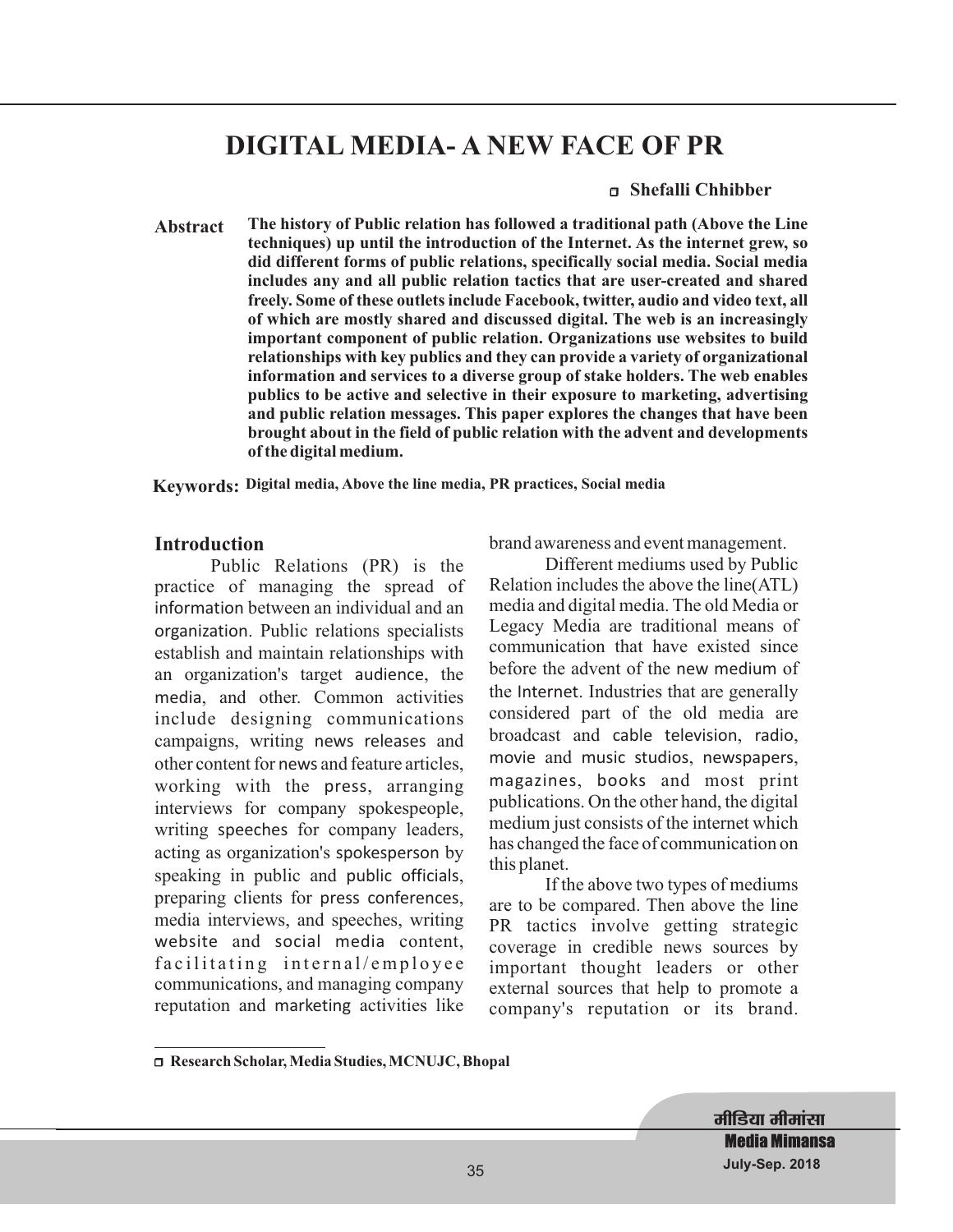Common forms of this PR-press releases, press conferences, news programs and speeches-convey information from the company to its intended audience without getting much feedback in return from the intended audience.

Digital PR methods focus on using digital methods of communication and distribution to convey important information or news about a company. Social platforms like Facebook, Twitter and Linked In are popular outlets for digital PR, but company blogs, direct emails and all digital news outlets are also great channels. This creates more of a twoway street with the audience since any information a company distributes digitally allows viewers to enter the conversation by commenting on the post, tweeting or sharing. The two types of PR are likely to reach different audiences. Above the line PR strategies include traditional media, like newspapers and magazines, which reach an extended readership beyond their digital counterparts. Digital PR coverage, which appears entirely digital, takes advantage of search rankings and links within coverage to connect readers to a company's website and product pages.

With the trend towards multimedia news releases, the demands to have multimedia elements available for inclusion in such releases have grown. Public relations practitioners are responsible for either coordinating production, or actually producing this material, and the budgets and skills bases of public relations units may need to be reviewed to accommodate these new demands. This trend may be setting up new expectations for content provision that smaller or non-profit organizations may not be able to easily meet and this has the potential to diminish the share of voice that less well-funded organizations

receive. There is also the need to consider whether target publics have access to new media technologies such as the Internet which becomes an issue when communication strategies target publics without such access due to geographic or socio-economic factors. All public relations practitioners are needed to keep abreast of emerging media and many may already be undertaking public relations planning, implementation and evaluation in unfamiliar media areas.

#### **Significance of the Study**

The main focus of this study is to find out the current scenario of Public relation in our country and what changes has been adopted by the public relation practitioners in respect to the media when they are reaching out to the audience. The study also focusses on the ratio of people inclined towards the above the line media to the ratio of people inclined towards the digital media. On a global level, the studies have shown that brands prefer digital PR over above the line PR because it has a wider reach as compared to the latter. Also, with the advancement in technology people have lesser time now to read news on a newspaper or use traditional methods to give views about a brand. A major portion of the population use digital media due to mobility of that medium and due to lack of time. So, the main objective of this study is to find out whether in India as well, the digital media has taken over the above the line media?

#### **Research Methodology**

The research design that was adopted during this research work was Exploratory. Primary data was collected and studied. Quantitative data was collected with the help of questionnaire.

The data was collected from a sample of 100 people within the age group of 20-25 years. The research area was Delhi-NCR for a duration of 3 months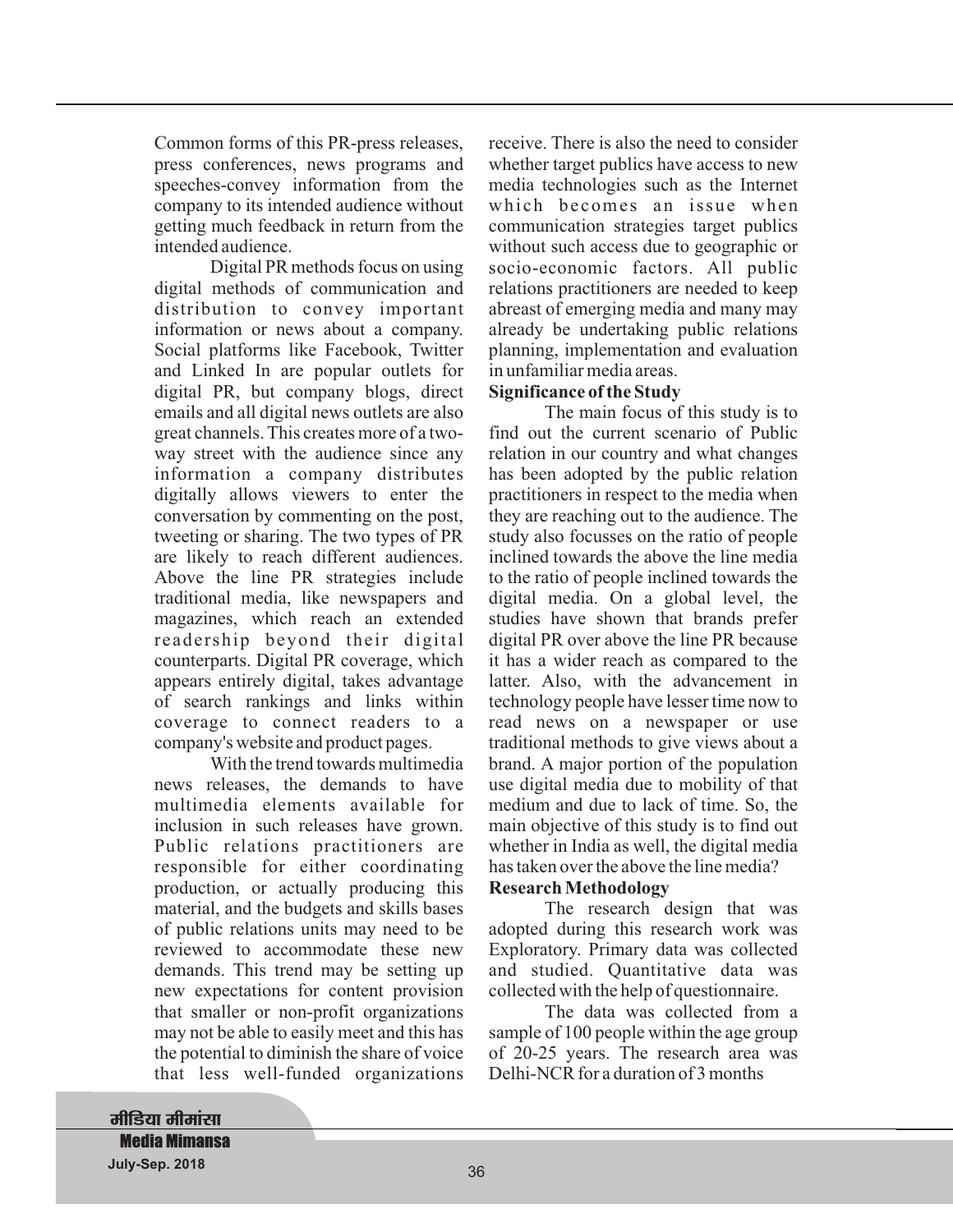# **Objectives**

To find out,

- Whether the rise of digital media has affected the popularity of above the line media. ·
- Whether the target audience is happy with this transition in the medium. ·
- How effective is it to reach the audiences through digital media.
- What features of Digital media, are making it so popular.

# **Hypothesis**

Till the advent and development of digital media, above the line media was used for public relation activities. But ever since, digital media has gained popularity among the audiences, PR professionals prefer to use this medium to reach out to their target audiences. The hypothesis of this study can be formulated as-

- H1- There is a change in the way public relation practices are conducted because of the rise and popularity of digital media among the audiences. -
- H2- The transition in the type of medium, if there is, is because of the target audience. They now prefer to be reached digitally instead of the earlier methods. -

## **Review of Literature**

Galloway (2005) puts forward that conventional techniques of public relations are being undermined by the mobile nature of new media and that this requires public relations practitioners to rethink how they relate to publics. Internet news services are not just relying on the news wire services but turning Asia Pacific Public Relations Journal, Vol. 8 increasingly to other places for raw materials. Public relations practitioners would be aware that 'transcripts, reports and budgets are regularly being placed on the Web, either by organizations

themselves or by citizens trying to hold those organizations to account' (Stephens 2007, p. 35). Consumers expect instant updates in their inboxes when something happens. Public relations practitioners may be under more pressure to produce this instant content.

Several scholars have explored the use of social media in public relations. Eyrichetal (2008) surveyed 283 public relation practitioners and discovered that email was the most heavily relied form of social media. The authors found while public relation professions have adopted more established tools such as e-mail and internet, they have yet to fully embrace more advanced tools such as social marketing and virtual world.

PR news online started their PR digital report earlier this year and is now regularly covering stories on issues such as logging, online communities and podcasting. Only a few years back it would have seemed unlikely to many practitioners to have to plan a campaign components to embrace website possibilities such as YouTube and MySpace but it is evident that many organisations and now even election campaigns are doing just that.

Majority of the netizens are addicted to social media. With over 1.49 billion Facebook users, 850 million Facebook groups, 380 million LinkedIn users, 304 million Twitter users (Statista, 2015) it is evident that the future of social media is bright. Hence, companies have to utilize the valuable features of social media for corporate communication or else they will be left behind while their competitors are stealing the online limelight.

According to a study in Media watch, by Dr. Manish Verma, Public Relation professionals around the world today are exposed to a range of new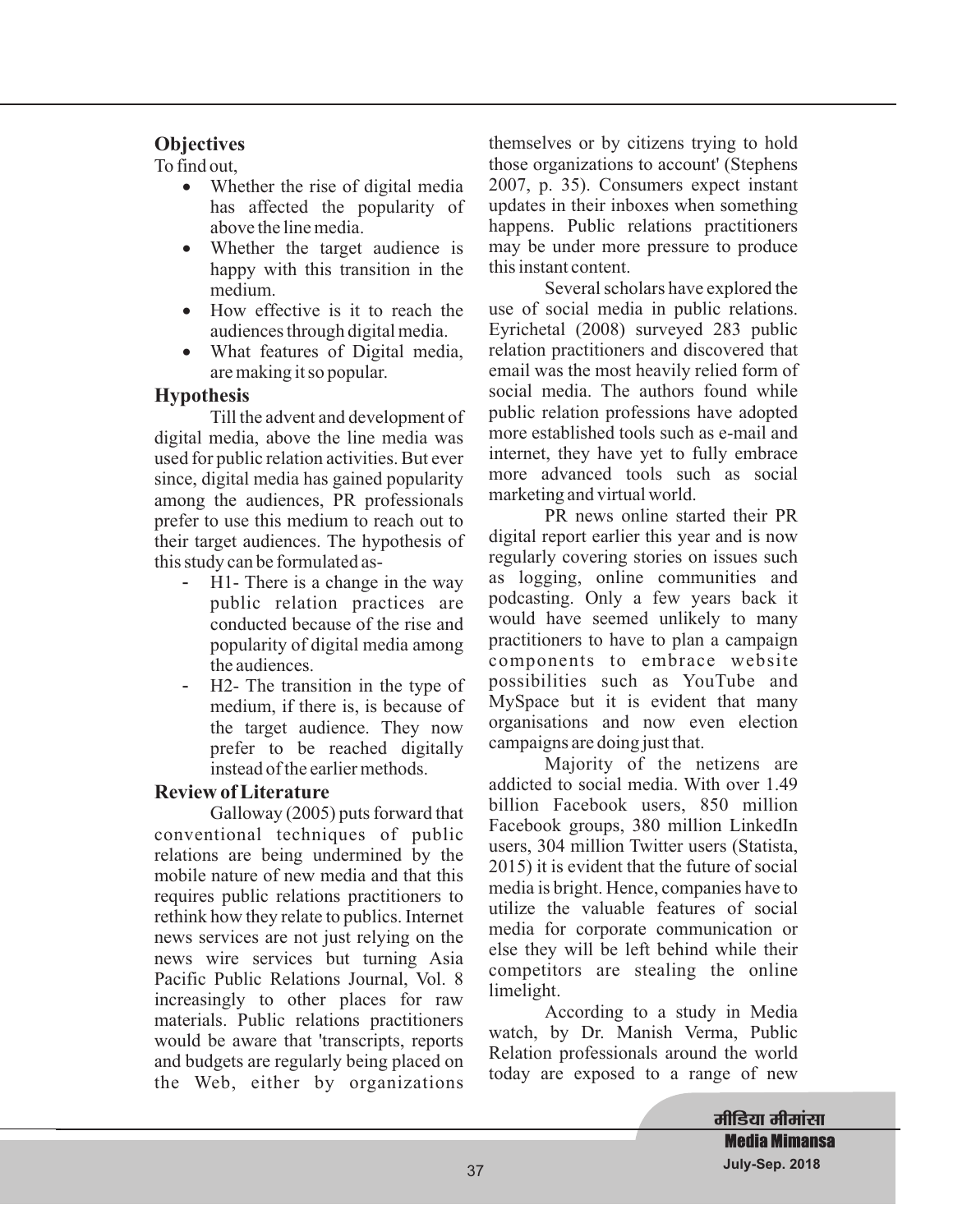communication channels. Web-based media tools like blogs, podcasts, online videos and social networks have become a platform or voicing opinions for people around the globe. Although mainstream media is playing the main role in dissemination of information even then, the social or new media are influencing the traditional media. Innovation in technology has been influencing the public relation practitioners to do their work. One of the basic functions of Public Relation; press release, once typed on paper is now mostly sent via e-mail and fax.

In 2009, a survey by Donald Wright and Michelle Hinson findings revelaved that there is a strong interest in social media by PR practitioners. Though, wright and Hinson also reported that meaningful gaps exist when measuring differences between what is happening and what should be happening in terms of all of the social media, especially when it comes to knowing what are considered the most important social media.

In 2003, Galushkin suggested that SMS text messaging should be considered by organisations a means to enhance internal communications given that spatial and temporal constraints had been weakened or removed and new communication structures and forms had developd. Less than three years later, during the 2006 Australian Census of Population and Housing, SMS was used extensively by the Australian Bureau of Statistics for communicating with tens of thousands of census employees

Preliminary data from the field suggests that social media is becoming a powerful addition to the communicator's toolkit. Although there is a great deal of interests in using social media as a tool for public relation, we cannot say that traditional media has lost its effect on people. But since, a major population is inclined towards the new media, so spreading a message through internet becomes automatically ore effective.

# **DataAnalysis**

·

·

#### **Internet Access** ·

When the respondents were asked if they have an access to internet, 98% of them saidYes



## **Hours spent using Internet**

On asking about how much time on an average they spend using internet, approximately 60% of the sample selected uses Internet for 3 Hrs. while 20% of them used for 5 Hrs.



## **Purpose of Use**

Out of the sample that was surveyed, 64% of them used the internet for social networking. That is they used facebook, twitter etc the most.



When the respondents were asked, **Widely used Media** ·

# **मीडिया मीमांसा Media Mimansa July-Sep. 2018** 39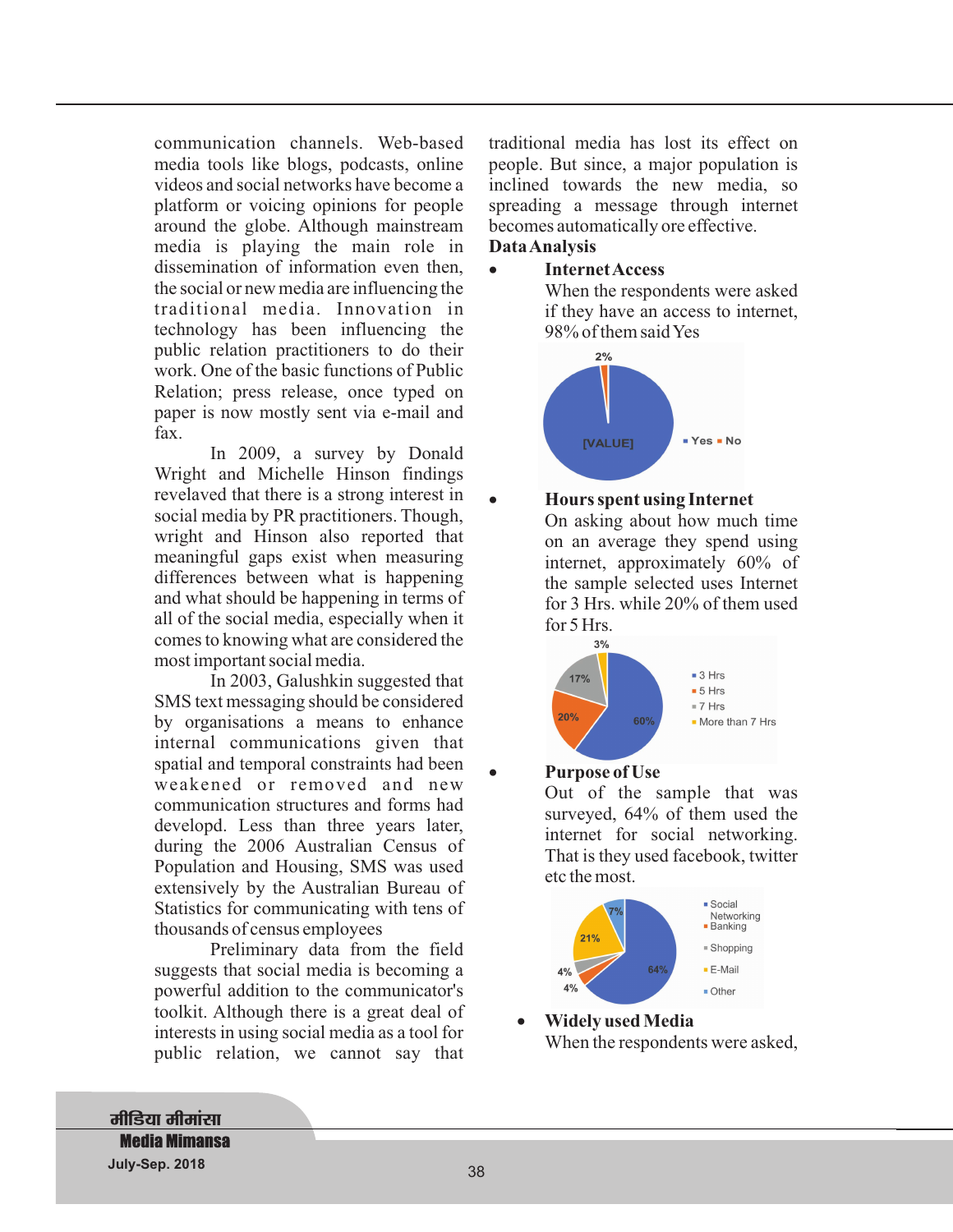what medium they use the most to keep themselves updated, 43% said they used the digital media while 32% said they used the electronic media.



#### · **Market Dominance**

92% of the respondents felt that Yes, Digital media has taken over the market.



· **Influence**

According to the data collected, around 88% of the respondents felt that they are influenced as a consumer by the digital media.



· **Online Media**

When asked about, whether the digital media is an important part of their lives, 93% of the samples said yes.



#### · **Public Relation**

96% sample also believed that Public relation has a major role to play in publicizing a product in the market.



#### · **Preferred Medium**

64% of the sample selected preferred digital medium over above the line medium as a consumer.



Half of the sample selected believed that yes, traditional media has lost its impact because **Impact of Media**

of the digital media.

·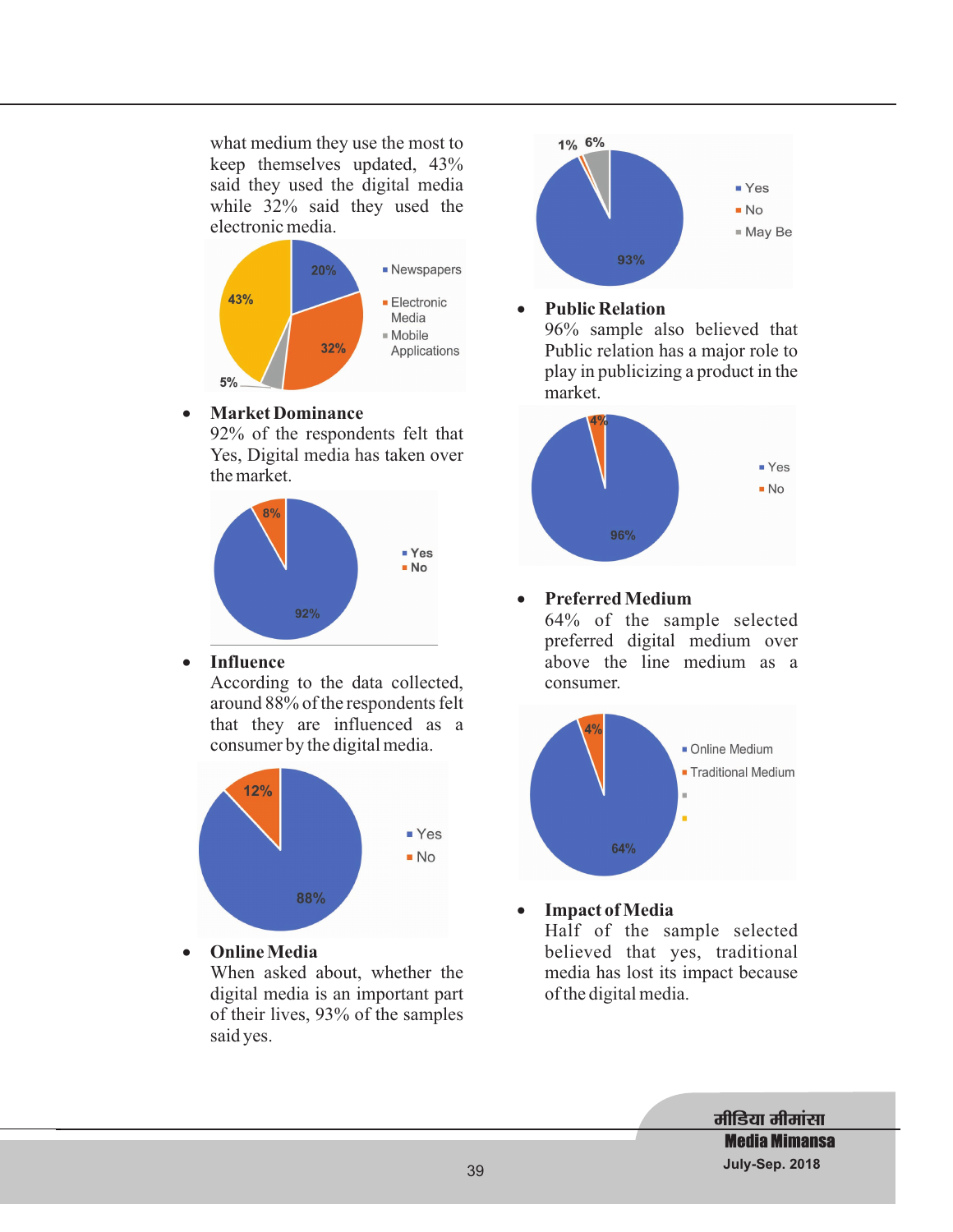

· **Change** ·

> 70% of these 50% people who believed that traditional media has lost its impact, also believed that this change is a positive change.



#### · **Convenient**

78% of the selected sample also believed that the new media has made our lives convenient.



· **Perception**

> When asked about if they feel that Public Relation activities across the social media has something to do with what or how they perceive a situation, 92% of people responded with aYes.



When the respondents were asked, what makes them chose digital media over the above the line media, 87 of the 100 respondents believed it is more convenient than the other forms of media. Also, respondents feel that digital media is very user friendly and can be used on the go.

### **Findings and Interpretation**

According to the data collected,

Out of the sample that was selected, 98% of people have access to the internet and they spend nearly 3 hrs. on internet daily and mostly surfing through the social networking sites. 43% of them, prefer digital media to keep themselves updated.

Since, majority of people have an access to digital media and even prefer it over other forms of media, thus, the first hypothesis (H1) that says, there is a change in the way to public relation practices are conducted because of the rise and popularity of digital media is accepted. According to the data collected, there is a transition in the type of medium selected and 70% of the sample selected believes that this change is positive and they prefer digital media now. With this, the second hypothesis (H2); The transition in the type of medium, if there is, is because of the target audience. They now prefer to be reached digitally can be accepted too.

**मीडिया मीमांसा Media Mimansa July-Sep. 2018** 41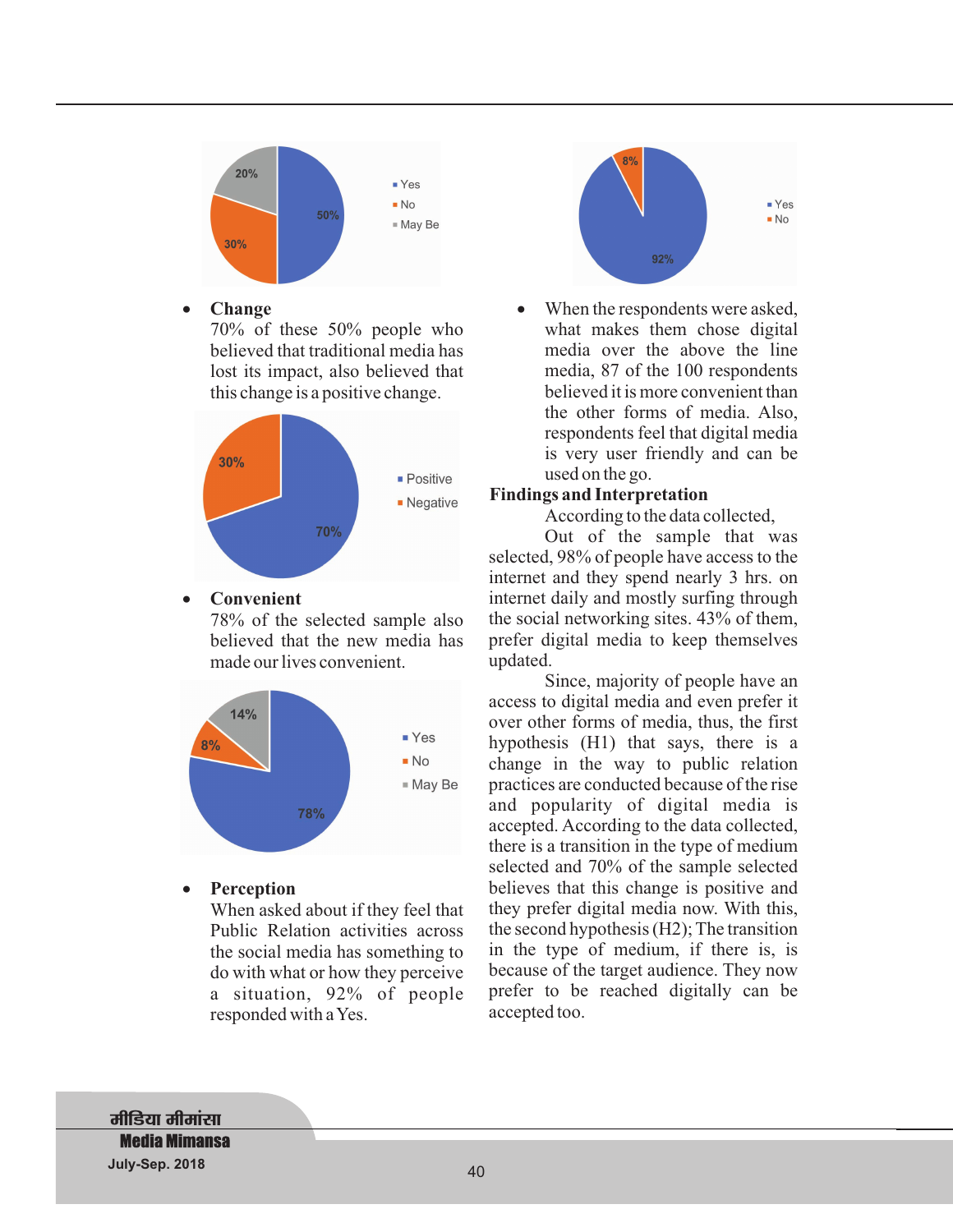Also,

- 50% of the sample selected believe that above the line media has lost its impact because of the digital media while 92% of people believe that digital media dominates the market now -
- 70% of the sample believed that it's a positive change that all the Public Relation activities are shifting from above the line to digital. -
- 96% of people prefer digital media over above the line media because it is more convenient, easy to use, has great influential powers and makes communication a two-way process. -

### **Conclusion**

Digital Media has become a widely used media across the world. It has a wide reach and is easily accessible which has made it so popular in such less time. Since it has a really wide reach, public relation professionals prefer this media over the above the line medium. While using above the line methods was a oneway communication, with the help of digital media, feedback can be achieved more effectively and efficiently.

With the study, we can conclude that digital media has changed the face of Public Relation because of its popularity among the consumers and the target audience is the reason of this change because they feel that digital media is more convenient, more interactive and easily accessible medium.

So with this, it can be concluded that both the hypothesis stand accurate and digital digital media has changed the face of Public Relation.

#### **Limitations**

The data collection was confined to only one city and the results might vary if the study is conducted in a city other than a metropolitan city. The sample size of this paper is 200 people which is a very small proportion of the entire population. Therefore, research studies with much larger sample size would be required to ensure appropriate generalization of the findings of the study.Also, there were time constraints because of which not all variables were included in the city.

## **REFERENCEAND BIBLIOGRAPHY:**

- 1- Kumar, Ranjit. Research Methodology Edition- III. Sage Publications, 2014,
- 2- Wimmer, Roger and Dominick, Joseph. Mass Media Research (9th Edition). Cengage Learning, Inc.
- 3- Sachdeva, Iqbal. Public Relations: Principles and Practices. Oxford University Press, 2009.
- 4- Reddy, CV Narsimha. Effective Public Relations and Media Strategy (2nd edition). PHI Learning Private Limited, 2009
- 5- Jim Macnamara. "Academia.edu", Date not defined. Online medium. Accessed on 14<sup>th</sup> April 2018. url- http://www.academia.edu/830411/ Public\_ relations and the social How practitioners are using or abusing social media